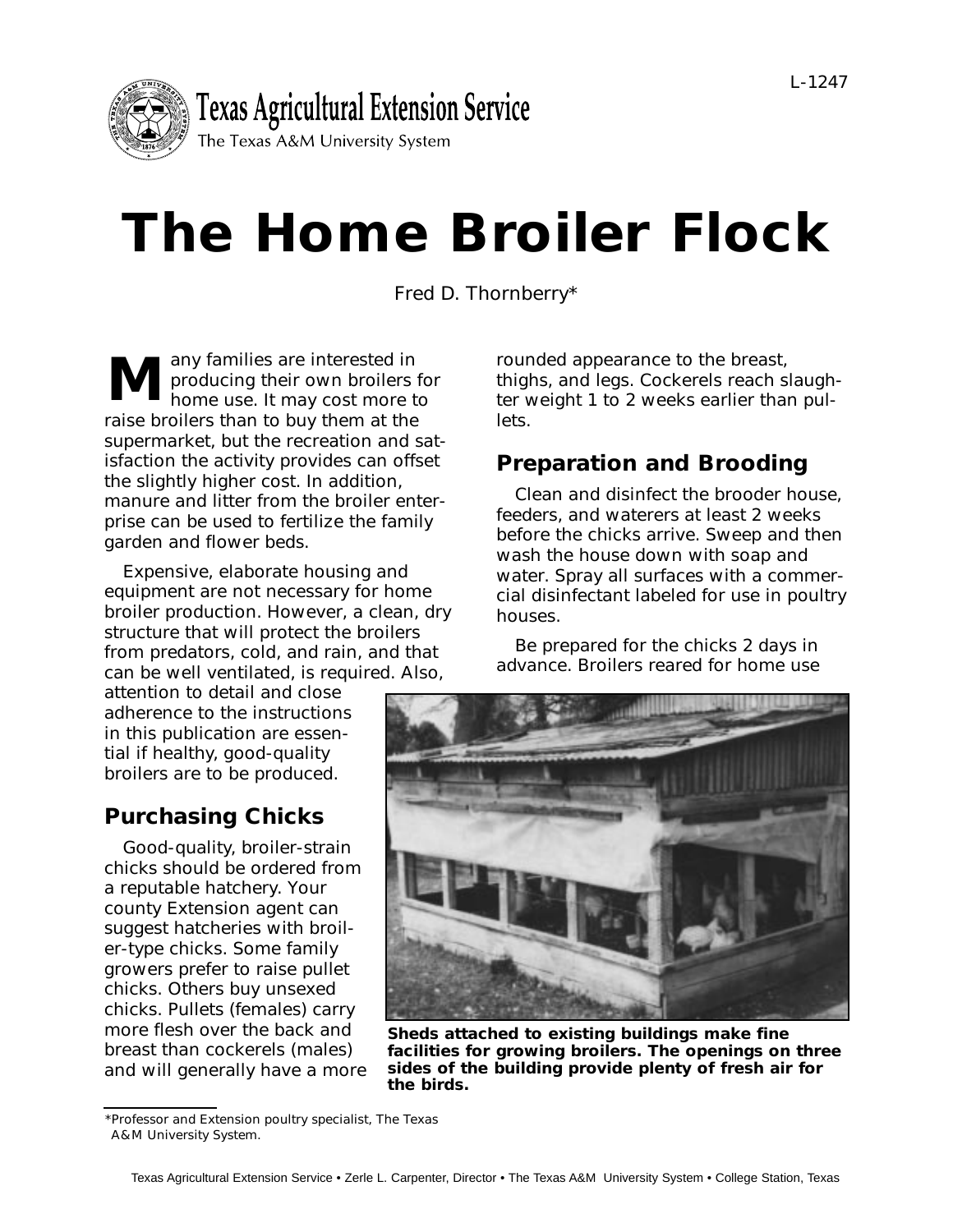should have 1 square foot of floor space per bird. Put at least 4 inches of litter on the floor of the cleaned, disinfected pen or house. Never place the chicks on a slick surface such as cardboard, plastic, or newspaper. Wood shavings, cane fiber, ground corncobs, peanut hulls, or rice hulls make good litter. Hay makes very poor litter and should not be used. Stir the litter daily after the second week to keep it from packing. Hard, damp litter will cause breast blisters on the birds.

Electric heat lamps or infrared bulbs are good heat sources for brooding chicks. If a gas or electric hover-type brooder is used, it should operate at a temperature of 88 to 92 degrees F at the thermostat or at the location of the manufacturer's thermometer. Gradually reduce the thermostat temperature 5 degrees each week until the broilers are 3 to 4 weeks old, or until the outside temperature reaches 70 degrees F. Allow at least 10 square inches of brooding space per chick under the hover.

If you use infrared bulbs, two 125-watt bulbs per 50 chicks are recommended. Make certain the lamps are secured so they cannot fall to the litter and create a fire hazard. The lamps should hang so that the bottoms are 18 inches from the litter. Raise them 2 inches per week to a maximum height of 24 inches. Place watering pans a good distance from the lamps to keep splashing water from cracking the hot bulbs.

Various types of materials (cardboard, building paper, etc.) can be used to make a brooder guard to circle the brooding area. The brooder guard should be about 18 inches high and 5 to 7 feet in diameter. It is used to keep young chicks near the heat source. When chicks are 7 days old, remove the guard and allow them full freedom of the pen. Remove all sticks, boards, and sharp objects from the broiler pen or coop.

After the broilers are 3 to 4 weeks old and fully feathered, heat seldom is required.

## **Lighting**

Provide all-night light for broilers. Making light (natural and artificial) available 24 hours a day allows broilers access to feed at all times and increases their body weight, especially during the summer months. Keep a 40-watt bulb at least 6 feet above broilers after turning off the heat lamps.

### **Feeding**

Optimum performance of the broilers depends on proper nutrition. It is absolutely essential that broilers be fed a high-quality broiler feed containing at least 20 percent protein. Lower-protein feeds, including chick starter, will not do the job. Many experienced feeders start chicks on a higher-protein turkey or gamebird starter to stimulate additional



**Stir the litter daily to prevent packing. Hard, damp litter will cause breast blisters on the birds.**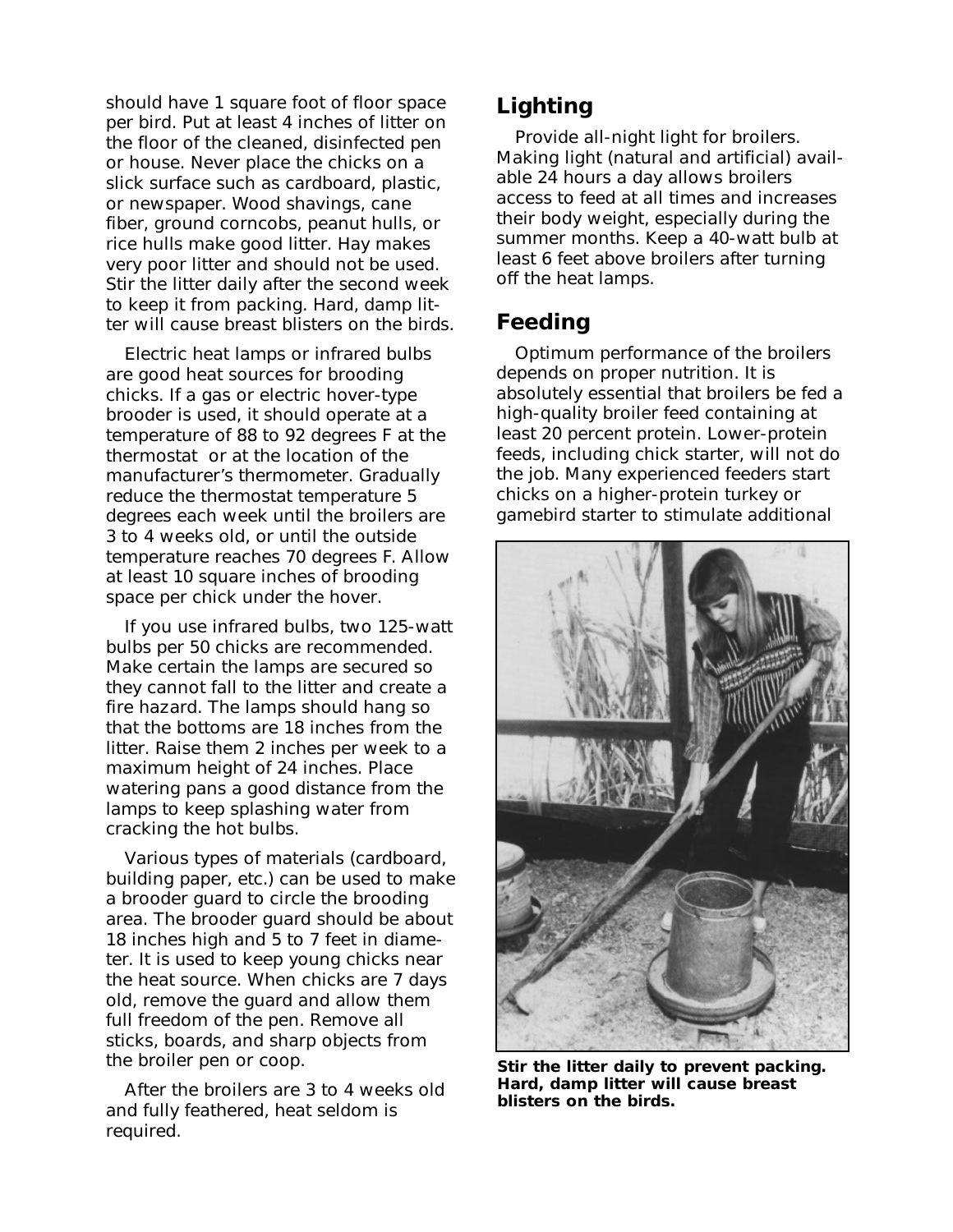

**Water, feed, and a heat source are all essential in getting broiler chicks off to a good start. When the chicks are comfortable, they will bed down in a semi-circle around the perimeter of the heat zone. If they are cold, the chicks will crowd under the lamp; if they are too warm, they will move to the outer limits of the brooding zone or brooder guard.**

growth. Most switch to a broiler feed at 2 to 4 weeks of age. Let your feed dealer know which type of feed you need at least 2 weeks in advance so that fresh feed can be ordered. Milk, greens, eggs, etc., are not needed and may retard early growth. Supplemental grain will also slow broiler growth if it is added before the chicks are 5 weeks old.

Added vitamins during the first week may be required to prevent leg weakness. Add inexpensive water-soluble poultry vitamins to drinking water at the recommended level.

All broilers should be able to eat at the same time. One pie plate or cooking pan for feed and one chick waterer per 25 chicks are needed the first 7 days. From 7 days to slaughter, provide one tubetype feeder per 20 to 25 broilers. Broilers must have access to clean, fresh water at all times. One 2-gallon waterer per 50 chicks is required from the first through the fourth week. One 2-gallon waterer per 25 broilers is required after the fourth week. Rinse the water containers every day and scrub them twice a week.

Tube feeders are recommended. They hold an ample supply of feed, can be adjusted easily as broilers grow, and are less likely to cause bruises then horizontal trough feeders. Keep feeders and waterers adjusted so that the trough portion is level with the back height of the broilers.

Feed must be kept before the broilers at all times if they are to reach maximum growth. Broilers respond to attention. Walk the broilers and stir the feed three to five times each day. This will provide exercise and increase

their feed consumption and growth.

Feed the broilers small amounts of broiler feed slightly moistened with milk and used cooking oil several times during the day to increase growth by stimulating the birds to eat more. This practice can be particularly helpful in hot weather when the broilers are more than 4 weeks of age.

Caution: Do not put out more moistened feed than the broilers can eat in 10 to 15 minutes.

#### **Ventilation**

If the broilers become too hot or chilled, growth will be retarded. When the broilers are well feathered, open the house and allow plenty of fresh air to cir